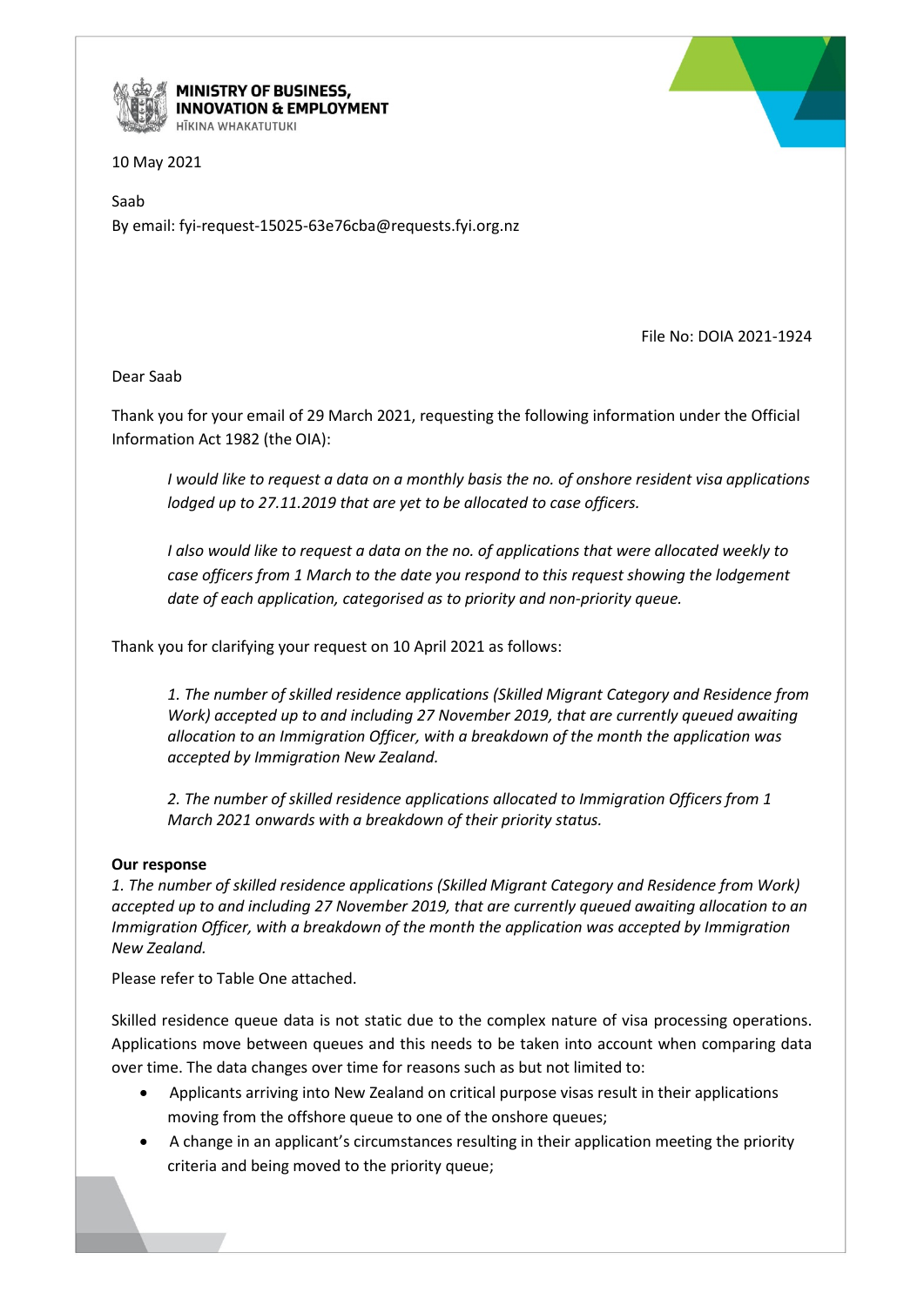- Applications being escalated via the Employment Visa Escalation (EVE) process [https://www.immigration.govt.nz/about-us/media-centre/newsletters/korero/korero-july-](https://www.immigration.govt.nz/about-us/media-centre/newsletters/korero/korero-july-2019/employment-visa-escalations-eve)[2019/employment-visa-escalations-eve;](https://www.immigration.govt.nz/about-us/media-centre/newsletters/korero/korero-july-2019/employment-visa-escalations-eve)
- Applications selected to be used in training new Immigration Officers.

Most data used in OIA responses is pulled directly from the INZ Application Management System (AMS), and reflects the date that the data entry relating to the application was completed in AMS. On occasion an application is received by INZ on one date, but the data entry is not completed until a later date. In the interest of fairness, when allocating applications the Manukau office use the date that all information required for the acceptance of the application was actually received by INZ rather than the date the data entry was completed – which reflects when a client will perceive their application to have been submitted. This means that there may be differences noted in the allocation data, which is sourced directly from the Manukau office, when compared with other statistics about skilled residence, including number and dates of applications in the queues.

## *2. The number of skilled residence applications allocated to Immigration Officers from 1 March 2021 onwards with a breakdown of their priority status.*

Please refer to Table Two attached.

Any updates in regards to the allocation of applications can be found via the following link: [https://www.immigration.govt.nz/new-zealand-visas/waiting-for-a-visa/how-long-it-takes-to](https://www.immigration.govt.nz/new-zealand-visas/waiting-for-a-visa/how-long-it-takes-to-process-your-visa-application/smc-and-rfw-timeframe-information)[process-your-visa-application/smc-and-rfw-timeframe-information](https://www.immigration.govt.nz/new-zealand-visas/waiting-for-a-visa/how-long-it-takes-to-process-your-visa-application/smc-and-rfw-timeframe-information)

If you wish to discuss any aspect of your request or this response, please contact Anna McLachlan, Business Advisor, Operations Support, Immigration New Zealand a[t Anna.McLachlan@mbie.govt.nz.](mailto:xxxx.xxxxxxxxx@xxxx.xxxx.xx)

Yours sincerely

 $R+10$ 

Nicola Hogg General Manager Border and Visa Operations Immigration New Zealand Ministry of Business, Innovation and Employment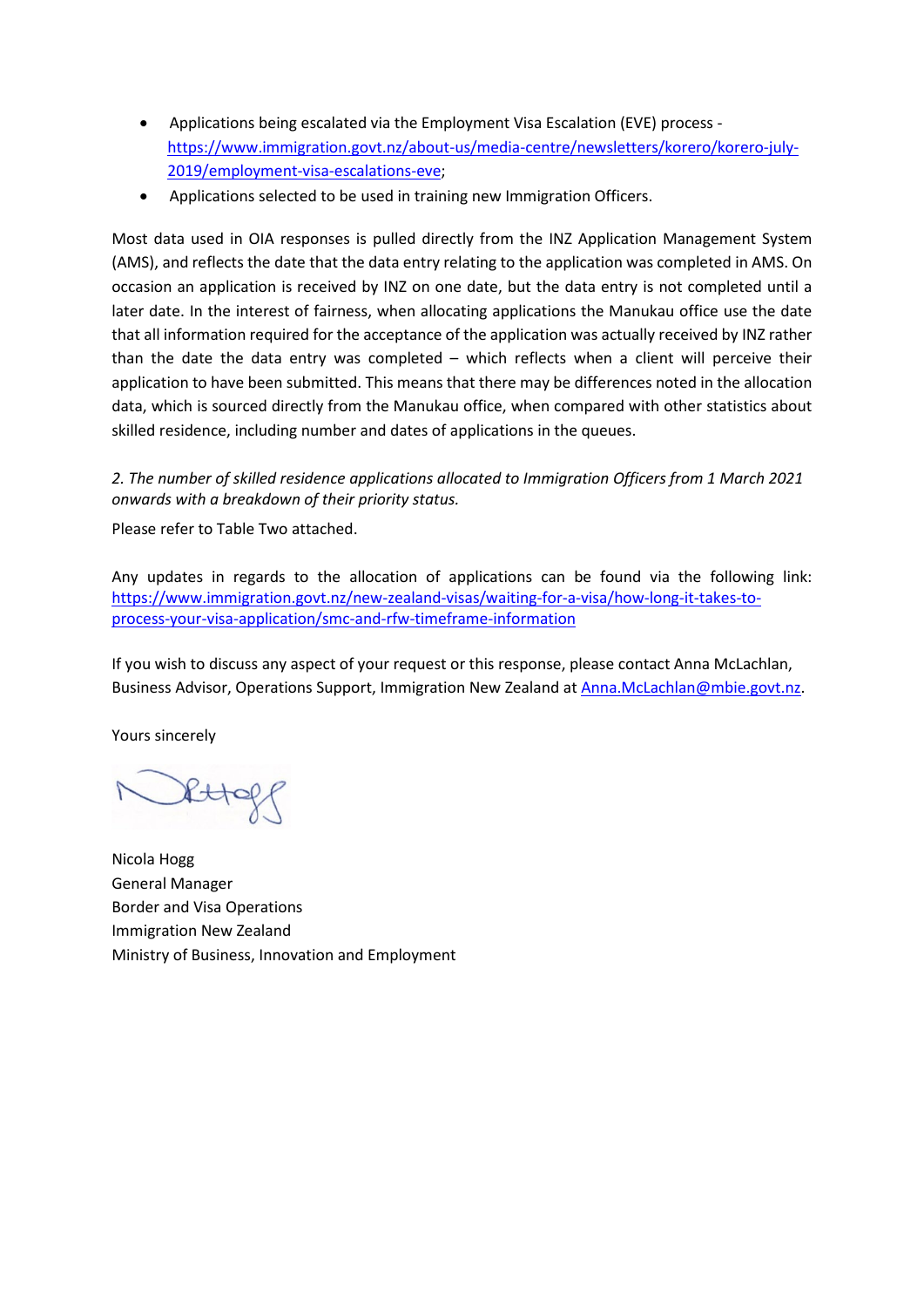| Accepted<br><b>Month-Year</b> | <b>Offshore Non Priority</b><br>applications | <b>Onshore Non Priority</b><br>applications | <b>Priority applications</b> |
|-------------------------------|----------------------------------------------|---------------------------------------------|------------------------------|
| <b>Jan-19</b>                 | 28                                           | $\bullet$                                   | $\bullet$                    |
| <b>Feb-19</b>                 | 112                                          | $\bullet$                                   | $\bullet$                    |
| Mar-19                        | 62                                           | $\bullet$                                   | $\bullet$                    |
| Apr-19                        | 68                                           | $\bullet$                                   | $\bullet$                    |
| <b>May-19</b>                 | 82                                           | $\bullet$                                   | $\bullet$                    |
| <b>Jun-19</b>                 | 76                                           | $\bullet$                                   | $\bullet$                    |
| <b>Jul-19</b>                 | 119                                          | 1                                           | ٠                            |
| <b>Aug-19</b>                 | 96                                           | 268                                         | $\sim$                       |
| <b>Sep-19</b>                 | 86                                           | 579                                         | $\cdot$                      |
| <b>Oct-19</b>                 | 87                                           | 628                                         |                              |
| <b>Nov-19</b>                 | 81                                           | 654                                         |                              |

**Table One** - Skilled residence (Skilled Migrant Category and Residence from Work) applications accepted before and on 27 November 2019 awaiting allocation, as at 20 April 2021.

Note that visa processing for overseas applicants is still on hold. This us because INZ is not able to legally grant a visa to people who are unlikely to meet the entry requirements. As such, offshore applications have been separated. Processing of these offshore applications will resume when the border re-opens. There may however be some offshore applicants based in a quarantine-free travel zone who will meet entry requirements. Once their eligibility to travel to New Zealand is confirmed, these applications will also be processed.